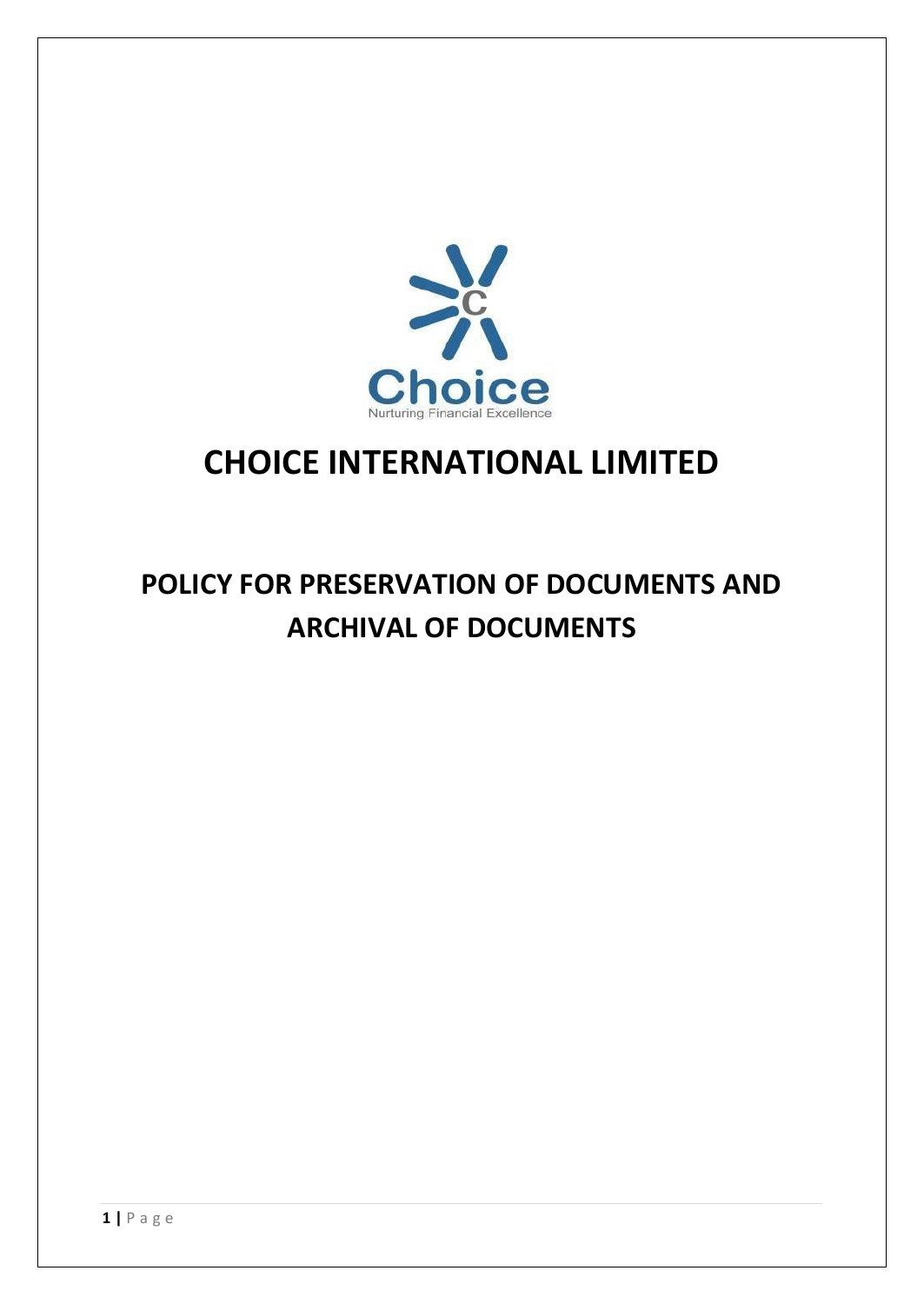

### **POLICY FOR PRESERVATION OF DOCUMENTS AND ARCHIVAL OF DOCUMENTS**

## **1. PREAMBLE:**

This policy is primarily framed based on Regulation 9 of the Securities and Exchange Board of India (Listing Obligations and Disclosure Requirements) Regulations, 2015 (hereinafter referred to as "Listing Regulations") and various provisions of the Companies Act, 2013.

Regulation 9 of the Listing Regulations mandates that a listed entity shall have a policy for preservation of documents approved by its board of directors, classifying them in at least two categories as follows:

(a) documents whose preservation shall be permanent in nature;

(b) documents with preservation period of not less than eight years after completion of the relevant transactions.

Provided that the listed entity may keep documents specified in clauses (a) and (b) in electronic mode.

Further, Regulation 30 (8) of the Listing Regulations also refers to an archival policy as per which all events or information, which have been disclosed to stock exchange(s) under Regulation 30, shall be hosted on the website of the Company for a minimum period of five years, and thereafter as per the archival policy of the company, as disclosed on its website.

Besides the above, as per the applicable provisions of the Companies Act, 2013, certain documents are required to be preserved permanently or up to a certain prescribed time.

Accordingly this policy has been framed, keeping in view particularly the requirements of the Listing Regulations and the provisions of the Companies Act, 2013.

## **2. SCOPE:**

This Policy shall govern the maintenance and preservation of documents as per applicable statutory and regulatory requirements.

#### **3. OBJECTIVE OF THE POLICY**

The main objective of the Policy is to ensure that all the statutory document are preserved in compliance with the Regulations and as per policy framed in compliance with the Regulations and to ensure that the records no longer needed or are of no value are discarded after the following the due process of discarding the same.

The documents can be classified in two categories i.e.

- (i) documents which need to be preserved permanently and
- (ii) documents which need to be preserved for a specific period of time.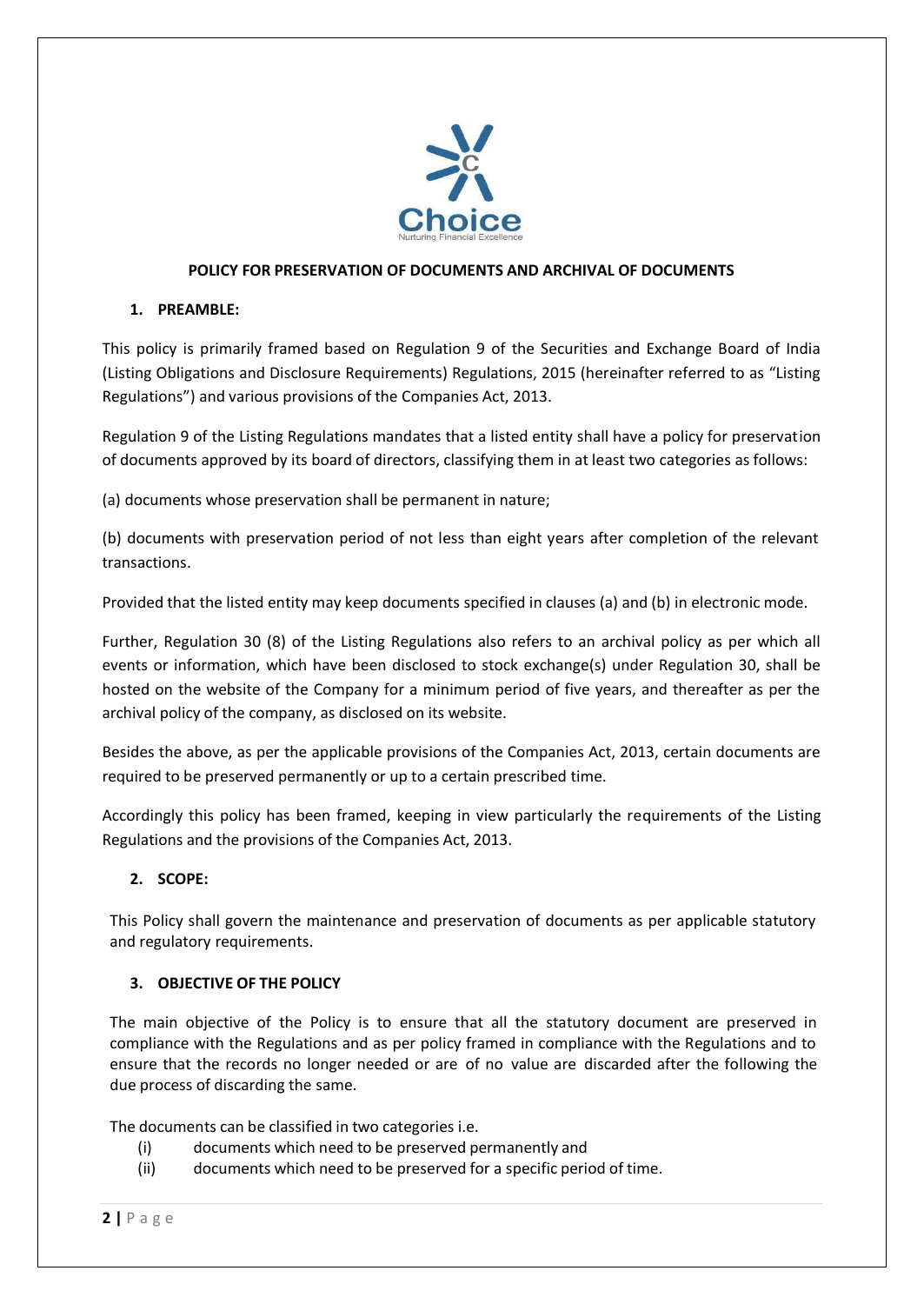This Policy shall govern the maintenance and preservation of documents as per applicable statutory and regulatory requirement.

The Major objectives of the Policy are:

- i. Identification of Statutory Registers and other records of the Company which are required to be preserved.
- ii. Identification and Categorisation of the Statutory registers and other records to be maintained either for eight years or permanently.
- iii. To decide whether the statutory records and documents are to be preserved in physical form or in electronic form
- iv. After completion of 8 Years, for the Statutory documents which are to be preserved for 8 years only may be disposed off as per the guidelines of the policy or as decided by the Board of Directors at that time.
- v. Aiding employees of the Company in understanding their obligations in retaining and preserving the documents and records.
- vi. Effective corporate governance and risk management;
- vii. Effective information management to support the work of the administrations and provision of continued access to it at times when needed;
- viii. Systematic disposal/destruction of Company's non-current records that have outlived their administrative usefulness.
- ix. Identification of the Company's records that are of continuing administrative and historical value to warrant their transfer to and preservation in the Company's Archives.

#### **4. DEFINITIONS:**

- a. "Company" means " Choice International Limited";
- b. "Board" means the Board of Directors of the Company;
- c. "Listing Regulation" meansthe Securities and Exchange Board of India, (Listing Obligations and Disclosure Requirements ) Regulation 2015;
- d. "Policy" means this policy of Preservation of Documents of the Company;
- e. "Records" in relation to this policy includes accounting records , books and papers and book and paper as defined in sub section 12 of section 2, books of accounts as defined in sub section 13 of section 2 of the Companies Act , 2013 and statutory and other documents of material significance.

#### **5. AUTHORITY & RESPONSIBILITY**

Pursuant to Listing Regulations, this Policy has been established and approved by the Board of Directors at its meeting held on February 13, 2016

The Company Secretary and Chief Financial Officer of the Company shall be responsible to deal with the records according to the time frame prescribed in the Policy for their preservation.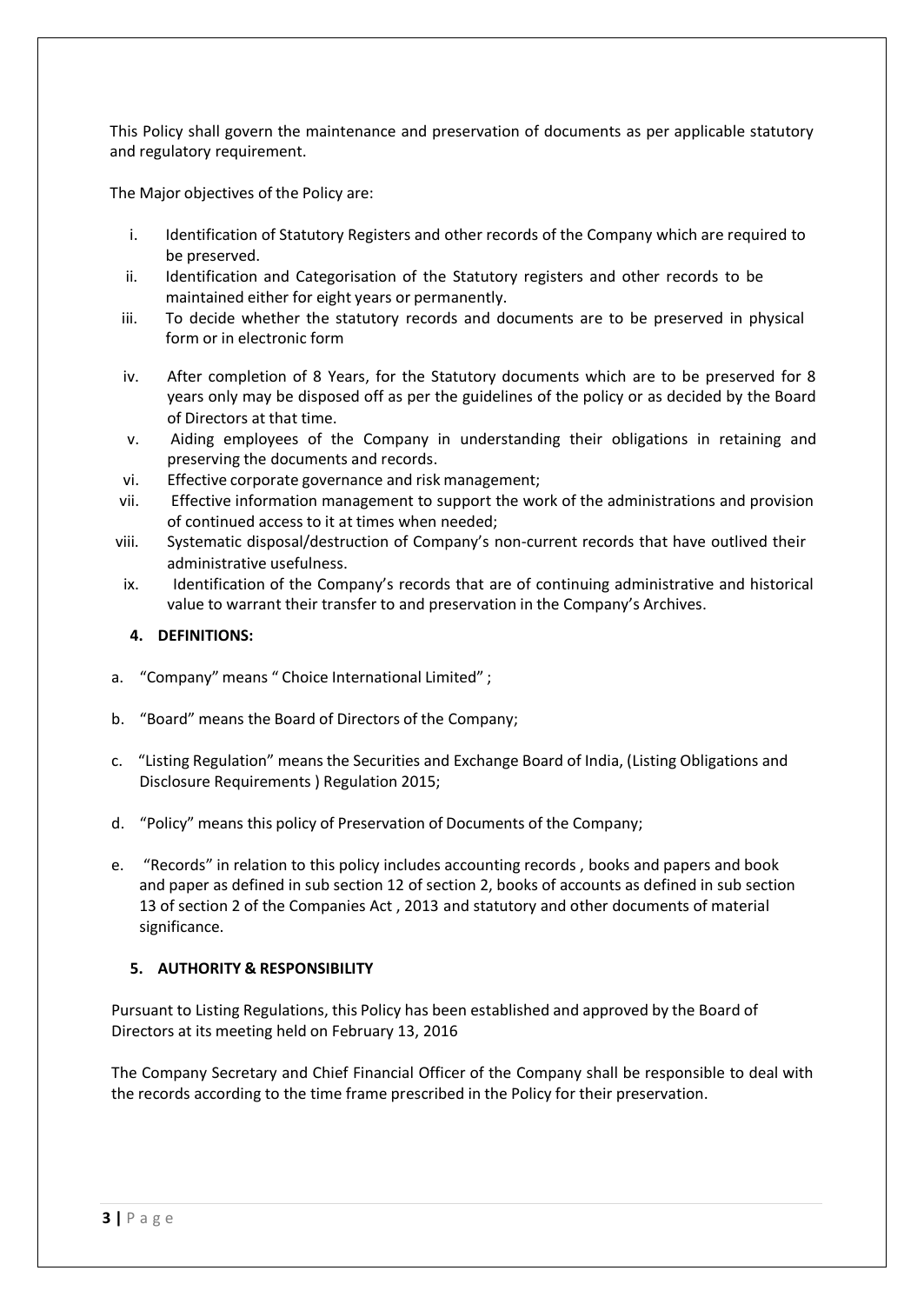## **6. CLASSIFICATION OF RECORDS:**

Based on the requirement and for the purpose of effective management, the period for which records of the Company shall be maintained have been classified in to two categories.

- a) Documents whose preservation shall be permanent in nature
- b) Documents whose preservation shall be at least for 8 Years.

The Classification of Documents has been made in the Annexure which forms part of this policy. While prescribing different time periods for preservation of records, the following aspects have been taken in to account.

- i. with statutory and regulatory requirement.
- ii. Compliance Requirement of SEBI/ RBI/. MCA officials to have access to certain records.
- iii. Requirements of Internal and External auditors to have access to certain records.

The documents or records not covered by this policy shall be maintained by the company for time period specified for their preservation under any statute or regulation, for time being in force.

## **7. LOCATION OF RECORDS**

As mandated by the Companies Act,2013 or under any other statue , certain records shall be located at the Registered Office of the Company. The records for which no specific place has been specified under any statue may be maintained at the corporate office of the Company or at any other place as may be , decided by the officers of the Company considering their utilization and usefulness.

#### **8. RECORD RETENTION SCHEDULE**

The records referred to in Annexure A of this policy shall be maintained permanently and the records which are required to be preserved permanently on the website of the Company shall be preserved in line with the Archival Policy of the Company.

Record should not be kept longer than is necessary and should be disposed of at the right time as unnecessary retention of records consumes, time space and equipment use. The records referred to in Annexure B shall be preserved for at least 8 years or may be disposed of after the expiry of the periods of their preservation, after the approval of the Company Secretary and Chief Financial Officer of the Company.

The Company shall maintain a register of disposal of records in the custody of the Compliance Officer of the Company. Wherein the brief particulars of the records disposed off shall be entered. The register of disposal of records shall contain the following Columns:

- a) Item Number b) Brief Particulars of the records disposed of c) Date of approval for disposal of records d) Date of Disposal e) Mode of Destruction
- The Register of disposal of records shall be maintained permanently by the Company with the assistance the Compliance Office either in Physical or electronic for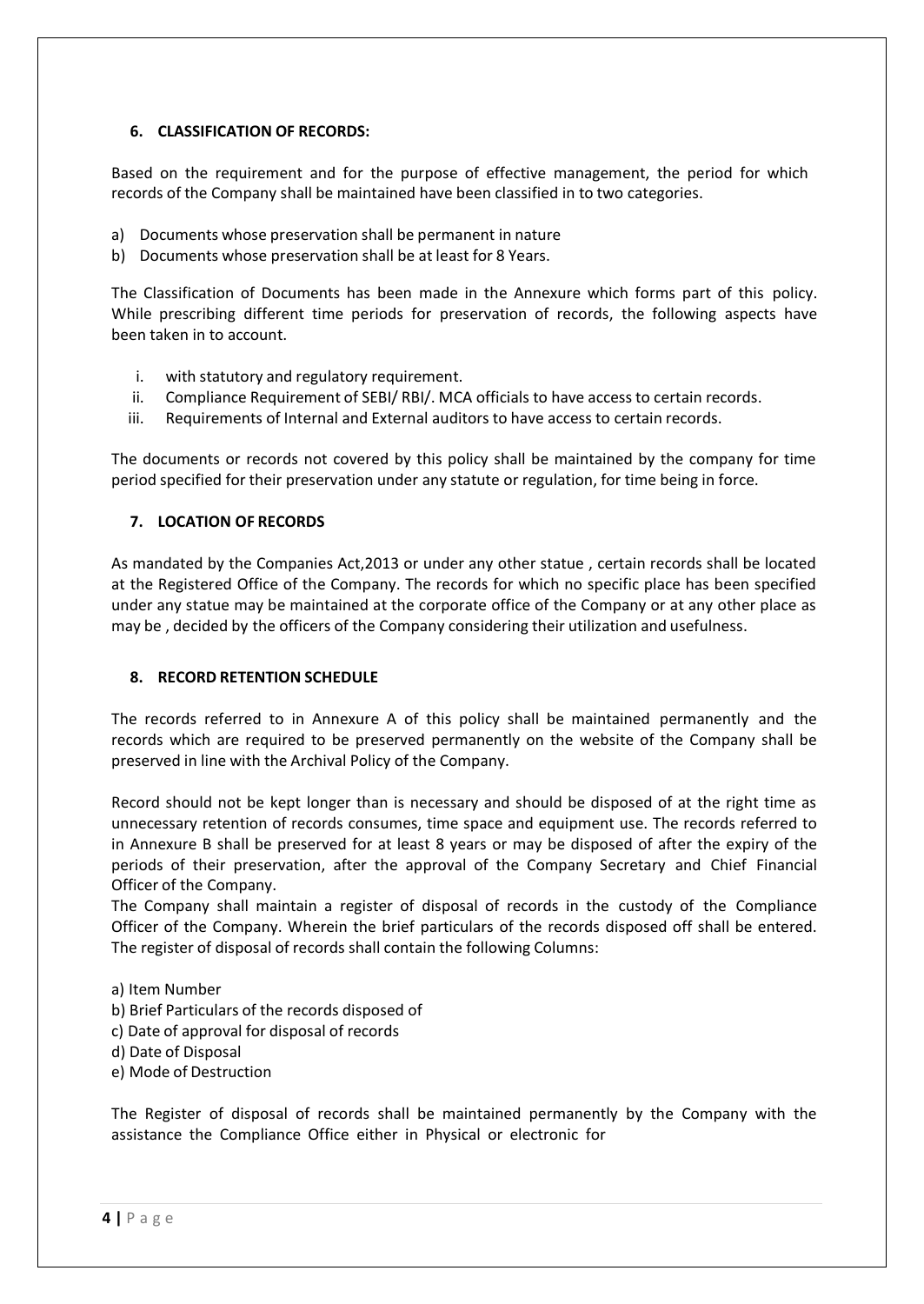#### **9. RECORD APPRAISAL**

The Company shall at regular Intervals carry out the appraisal of the records as per policy. The Purpose of the appraisal process shall be to ensure that the records are examined at the appropriate time to determine. (i) whether or not they are worthy of archival preservation (ii) Whether they need to be retained for a longer period as they are still in use. Or (iii) Whether they should be destroyed. The appraisal of records shall be undertaken only after the approval of the Company Secretary and Chief Financial Officer of the Company.

#### **10. COMPLIANCE OFFICER:**

The Company Secretary of the Company shall be the Compliance Officer of the Company.

#### **11. REVIEW OF POLICY**

The Policy shall be subject to the review of the Board as may be deemed necessary and in accordance with any regulatory amendments.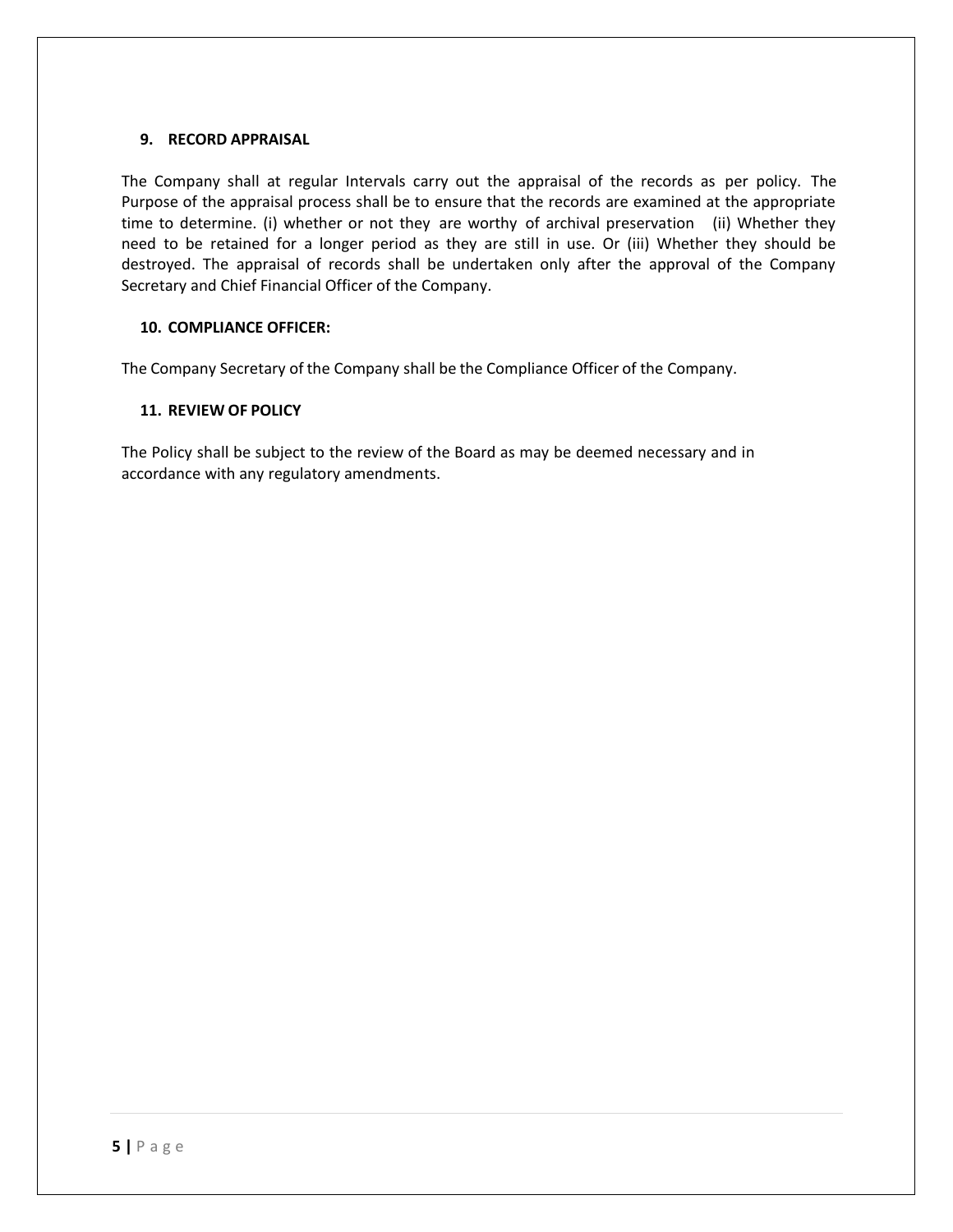## **RECORDS TO BE PRESERVED PERMANENTLY Annexure – A**

| Sr.No                   | <b>Records</b>                                                                 |
|-------------------------|--------------------------------------------------------------------------------|
| 1                       | Certificate of incorporation                                                   |
| $\overline{2}$          | Certificate for commencement of business                                       |
| 3                       | Memorandum and Articles of Association                                         |
| 4                       | Agreements made by the Company with Stock Exchanges, Depositories, etc.        |
| 5                       | Minute Books of General Meetings, Board and Committee Meetings as per          |
|                         | Companies Act, 2013                                                            |
| 6                       | Register and Index of Members, debenture-holders, if any or other security     |
|                         | holders, if any                                                                |
| $\overline{\mathbf{z}}$ | Register of Contracts as per Companies Act, 2013                               |
| 8                       | Register of Charges as per Companies Act, 2013                                 |
| 9                       | Files relating to premises viz. Title Deeds/Lease Deeds of owned premises/land |
|                         | and building, etc. and related Ledger / Register                               |
| 10                      | Authorization / licenses obtained from any statutory authority                 |
| 11                      | Policies of the Company framed under various regulations                       |
| 12                      | Register of disposal of records                                                |
| 13                      | Certificates obtained from various statutory authorities                       |
| 14                      | Such other records as may be required under any law from time to               |